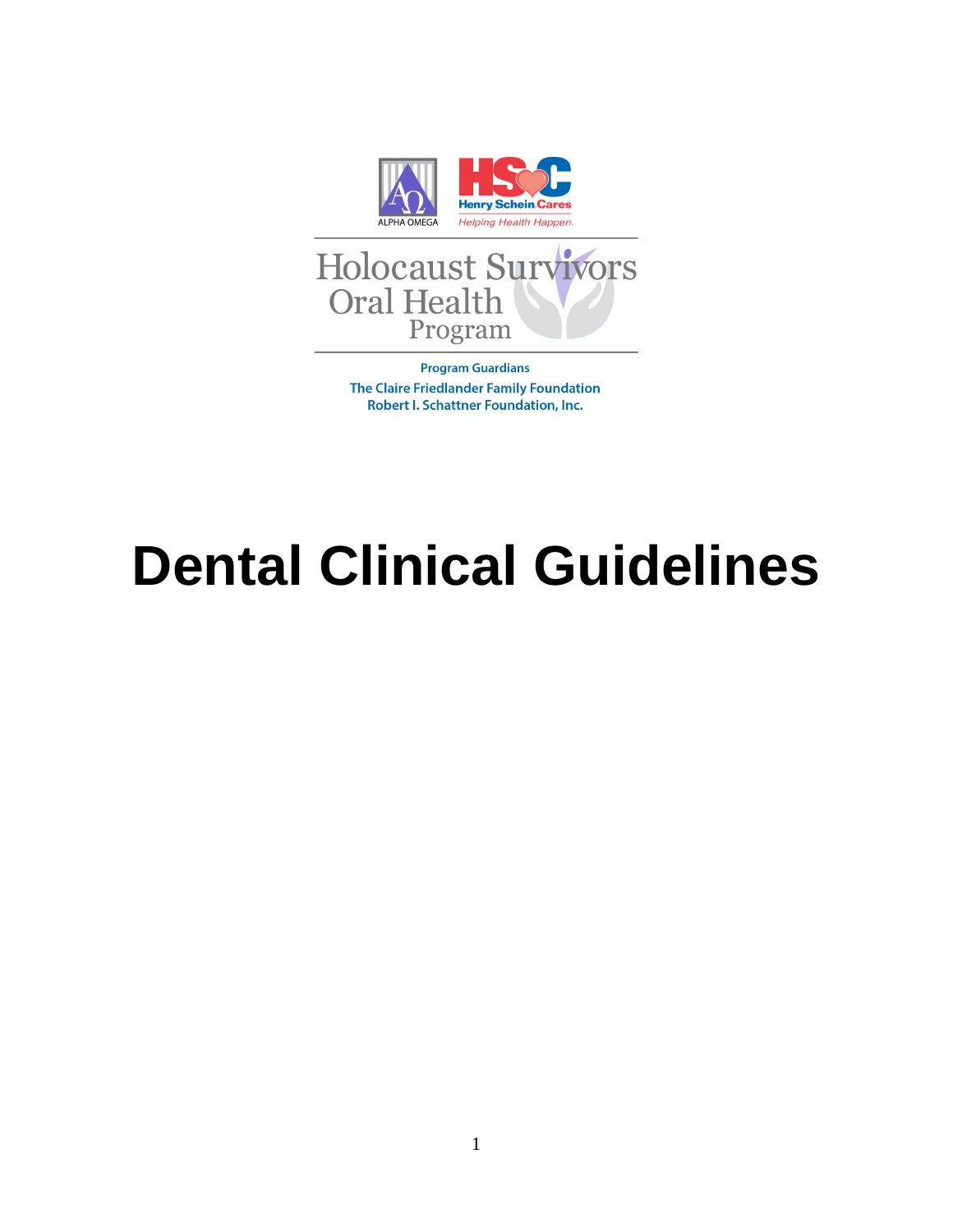## **Program Goals**

- Alpha Omega Dental Volunteers are dedicated to help improve the overall health of the holocaust survivor by providing medically necessary dental services.
- Alpha Omega International Dental Fraternity is committed to:
	- 1. Reducing barriers to accessing dental care for holocaust survivors.
	- 2. Ensuring that our volunteer dentists and their staff are attuned to meeting the diverse needs of all the program recipient patients, especially those who face cultural challenges.
	- 3. Establishing of a true dental home for the selected program recipients.

## **Medical Necessity as Defined by the Program Guidelines**

Medical Necessity as applied to the Holocaust Survivors Dental Program shall mean oral health care services that the volunteer dentist, exercising prudent clinical judgment, would provide to a patient for the purpose of evaluating, diagnosing or treating an illness, injury, disease or its symptoms, and that are:

- in accordance with the generally accepted standards of dental practice;
- clinically appropriate, in terms of type, frequency, extent, site and duration, and considered effective for the patient's illness, injury or disease;
- not primarily for the convenience of the patient and
- not more costly than an alternative service or sequence of services at least as likely to produce equivalent therapeutic or diagnostic results as to the diagnosis or treatment of that patient's illness or disease.

## **Claims/Encounters**

For the most efficient processing of your claim/ encounter, we recommend you submit the Program Claim Form and use the appropriate coding. It is our goal to process the claim/encounter at UCR percentage rates. This will allow you to track your donated dental services.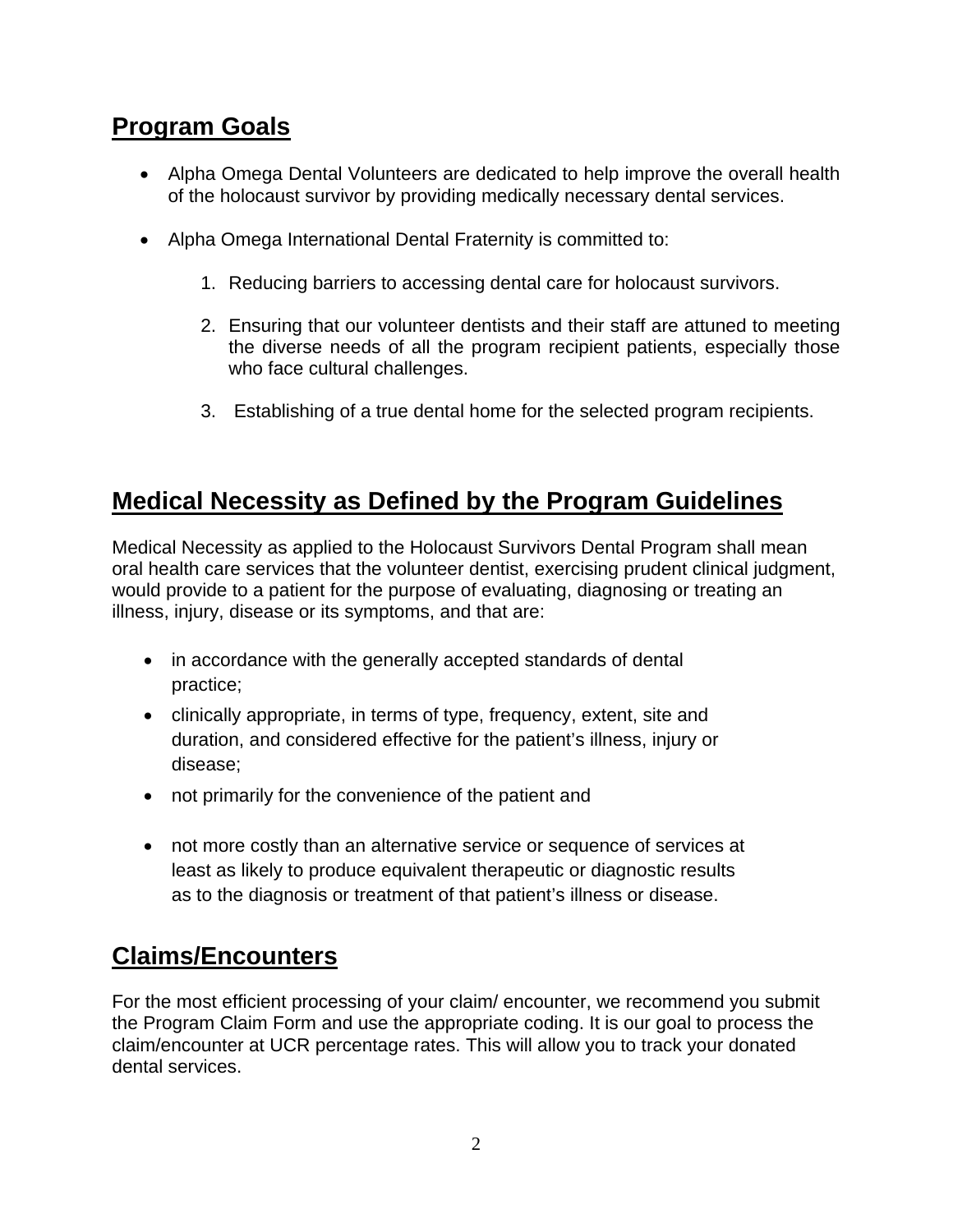Patient confidentiality is key, so when submitting the claim/encounter do not include any confidential information such as patient name, address or social security number. We will assign an internal tracking number and an information summary of your services will be mailed or sent electronically to you.

Send all claims/encounters to:

Ms. Bernice Edelstein c/o Alpha Omega Fraternity 50 W. Edmonston Drive, Suite 206 Rockville, MD 20852

Telephone: 301-738-6400 or 877-368-6326 Fax: 301-738-6403 Email: bedelstein@ao.org

## **Procedure Codes American Dental Association (CDT) Procedure Codes Canadian Dental Association**

#### **l. Diagnostic**

#### **Clinical Oral Evaluations**

| 01202   |
|---------|
| 01205   |
| 01103   |
| 01204   |
|         |
| 02102   |
| 02111   |
| 0211234 |
| 02131   |
| 02141   |
| 02142   |
| 02143   |
| 02144   |
| 02601   |
|         |

### **ll. Preventive**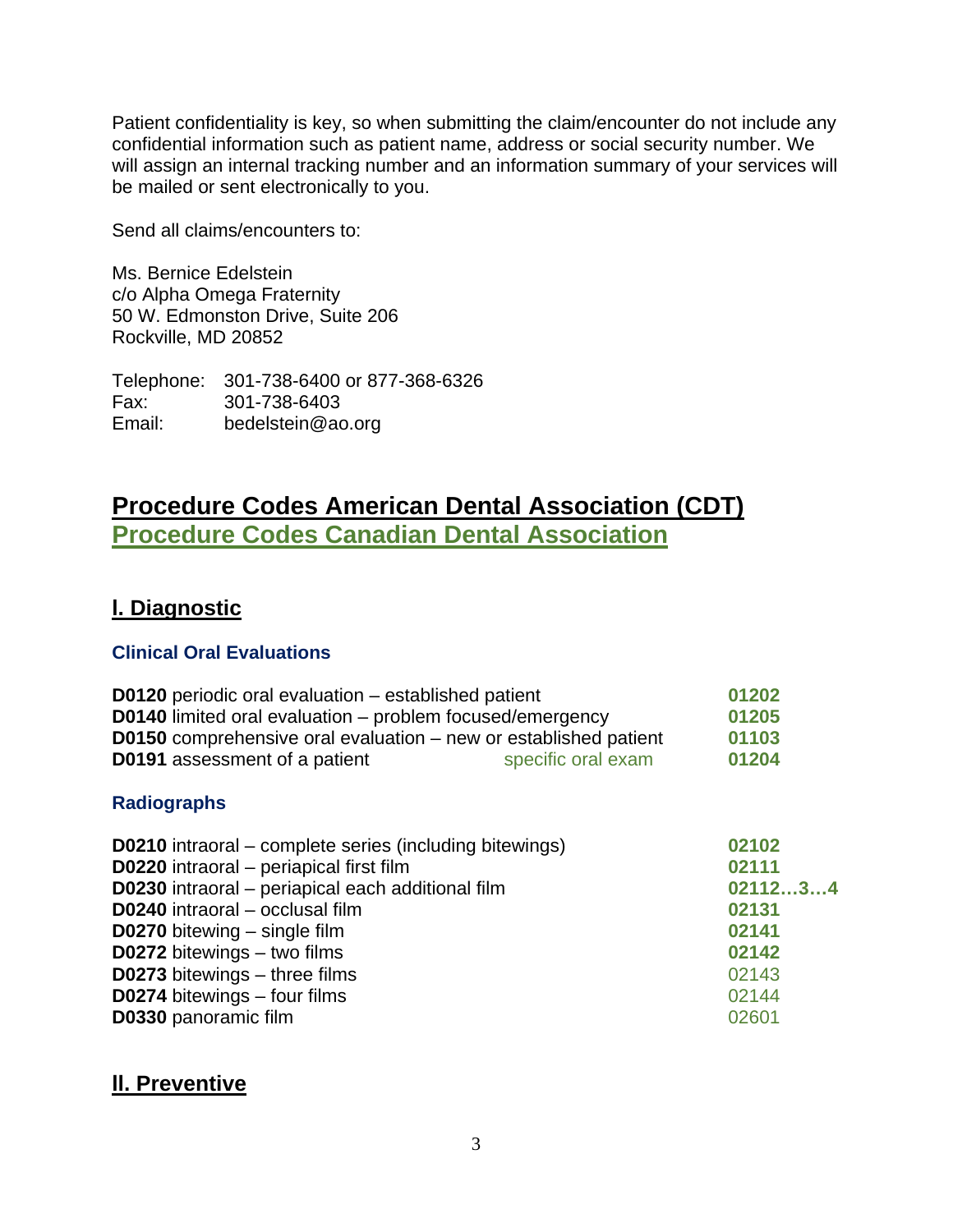**D1110** prophylaxis **11101 D1206** topical fluoride varnish; therapeutic application for moderate to high caries risk patients **12101** 

## **III. Restorative**

#### **Amalgam Restorations**

| D2140 amalgam $-$ one surface                | molar 21221 |
|----------------------------------------------|-------------|
| D2150 amalgam $-$ two surfaces               | molar 21222 |
| D2160 amalgam $-$ three surfaces             | molar 21223 |
| <b>D2161</b> amalgam – four or more surfaces | molar 21224 |

#### **Composite Restorations**

| D2330 resin-based composite – one surface, anterior<br>D2331 resin-based composite - two surfaces, anterior<br>D2332 resin-based composite - three surfaces, anterior |                   | 23111<br>23112<br>23113    |
|-----------------------------------------------------------------------------------------------------------------------------------------------------------------------|-------------------|----------------------------|
| D2335 resin-based composite – four or more surfaces, anterior                                                                                                         |                   | 23114/23115                |
| D2391 resin-based composite – one surface, posterior                                                                                                                  | premolar<br>molar | 23311<br>23321             |
| D2392 resin-based composite – two surfaces, posterior                                                                                                                 | premolar<br>molar | 23312<br>23322             |
| D2393 resin-based composite – three surfaces, posterior                                                                                                               | premolar<br>molar | 23313<br>23323             |
| D2394 resin-based composite – four or more surfaces, posterior                                                                                                        |                   |                            |
|                                                                                                                                                                       | premolar<br>molar | 23314/23315<br>23324/23325 |
| <b>Crowns</b>                                                                                                                                                         |                   |                            |
| <b>D2750</b> crown – porcelain fused to high noble metal                                                                                                              |                   | 27211                      |
| D2751 crown – porcelain fused to predominantly base metal                                                                                                             |                   | 27211                      |
| D2752 crown – porcelain fused to noble metal                                                                                                                          |                   | 27211                      |

| <b>D2790</b> crown – full cast high noble metal         | 27301 |
|---------------------------------------------------------|-------|
| <b>D2791</b> crown – full cast predominantly base metal | 27301 |
| <b>D2792</b> crown $-$ full cast noble metal            | 27301 |
| crown – full ceramic crown                              | 27201 |

#### **Other Restorative Services**

| <b>D2920</b> recement crown                                            | 29101 |
|------------------------------------------------------------------------|-------|
| <b>D2950</b> core buildup, including any pins                          | 23602 |
| <b>D2951</b> pin retention – per tooth, in addition to restoration     | 21401 |
| <b>D2952</b> post and core in addition to crown, indirectly fabricated | 25711 |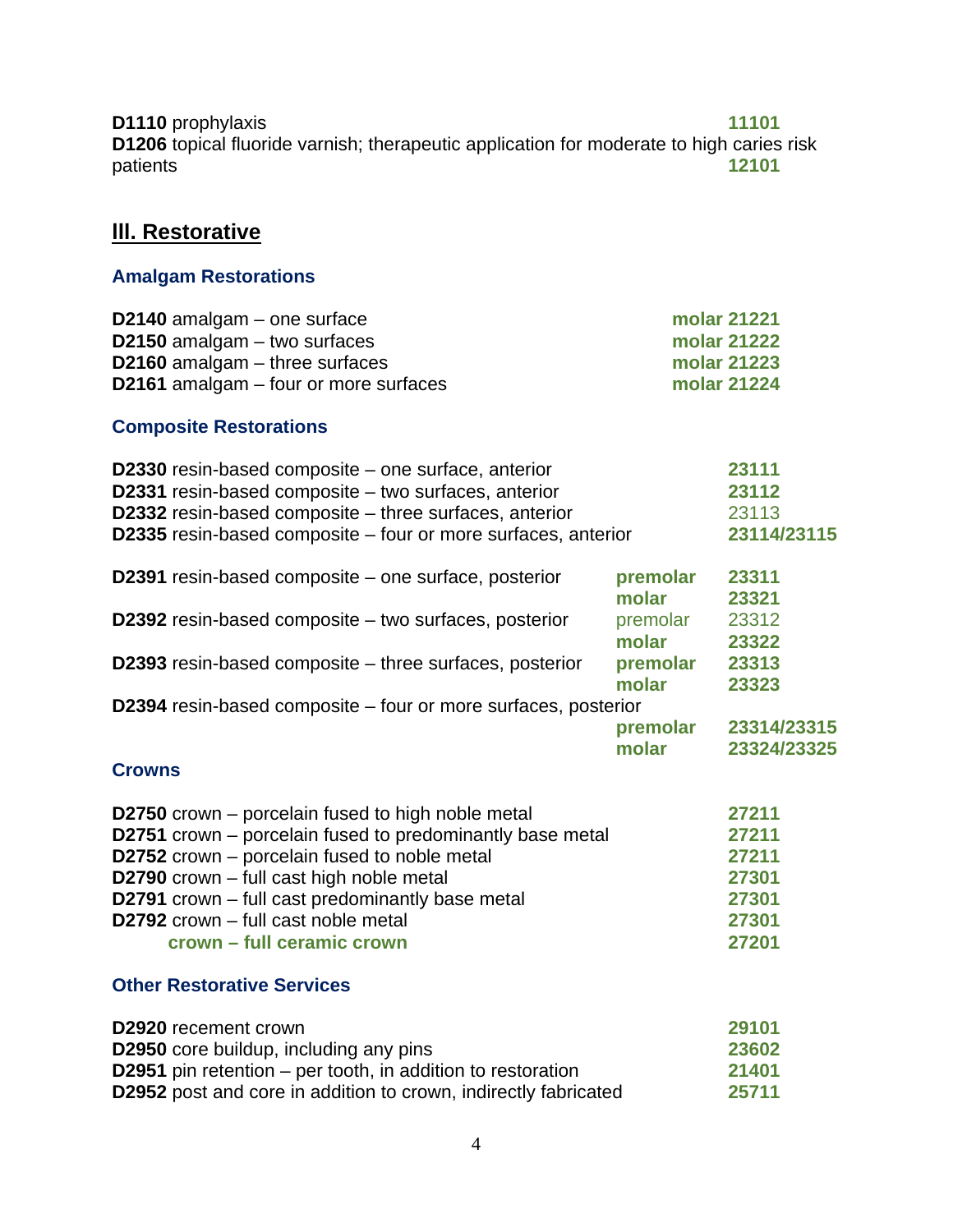| <b>D2954</b> prefabricated post and core in addition to crown | 25764 |
|---------------------------------------------------------------|-------|
| <b>D2970</b> temporary crown (fractured tooth)                | 27121 |

#### **lV. Endodontics**

| <b>D3310</b> endodontic therapy, anterior tooth (excluding final restoration) | 33111       |
|-------------------------------------------------------------------------------|-------------|
| D3320 endodontic therapy, bicuspid tooth (excluding final restoration)        | 33121       |
| D3330 endodontic therapy, molar (excluding final restoration)                 | 33131/33141 |
| <b>Endodontic Retreatment</b>                                                 |             |
| D3346 retreatment of previous root canal therapy - anterior                   | 33115       |
| D3347 retreatment of previous root canal therapy – bicuspid                   | 33125       |
| D3348 retreatment of previous root canal therapy - molar                      | 33135/33145 |

#### **V. Periodontics**

**D4210** gingivectomy or gingivoplasty – **per sextant 42311** four or more contiguous teeth or tooth bounded spaces per quadrant **D4211** gingivectomy or gingivoplasty – **per sextant 42311** one to three contiguous teeth or tooth bounded spaces per quadrant **D4260** osseous surgery (including flap entry and closure) – **per sextant 42431** four or more contiguous teeth or tooth bounded spaces per quadrant **D4341** periodontal scaling and root planing – four or more teeth per quadrant **Per unit of time (15 min) 11111/11112 etc. D4355** full mouth debridement to enable comprehensive evaluation and diagnosis **D4910** periodontal maintenance

 **periodontal re-evaluation/evaluation per unit of time 49101/2 etc.** 

#### **Vl. Prosthodontics (removable)**

#### **Complete Dentures**

| 51101 |
|-------|
| 51102 |
| 51301 |
| 51302 |
|       |

#### **Partial Dentures**

**D5211** maxillary partial denture – resin base **52301 D5212** mandibular partial denture – resin base **52302 D5213** maxillary partial denture – cast metal framework with resin denture bases **53201**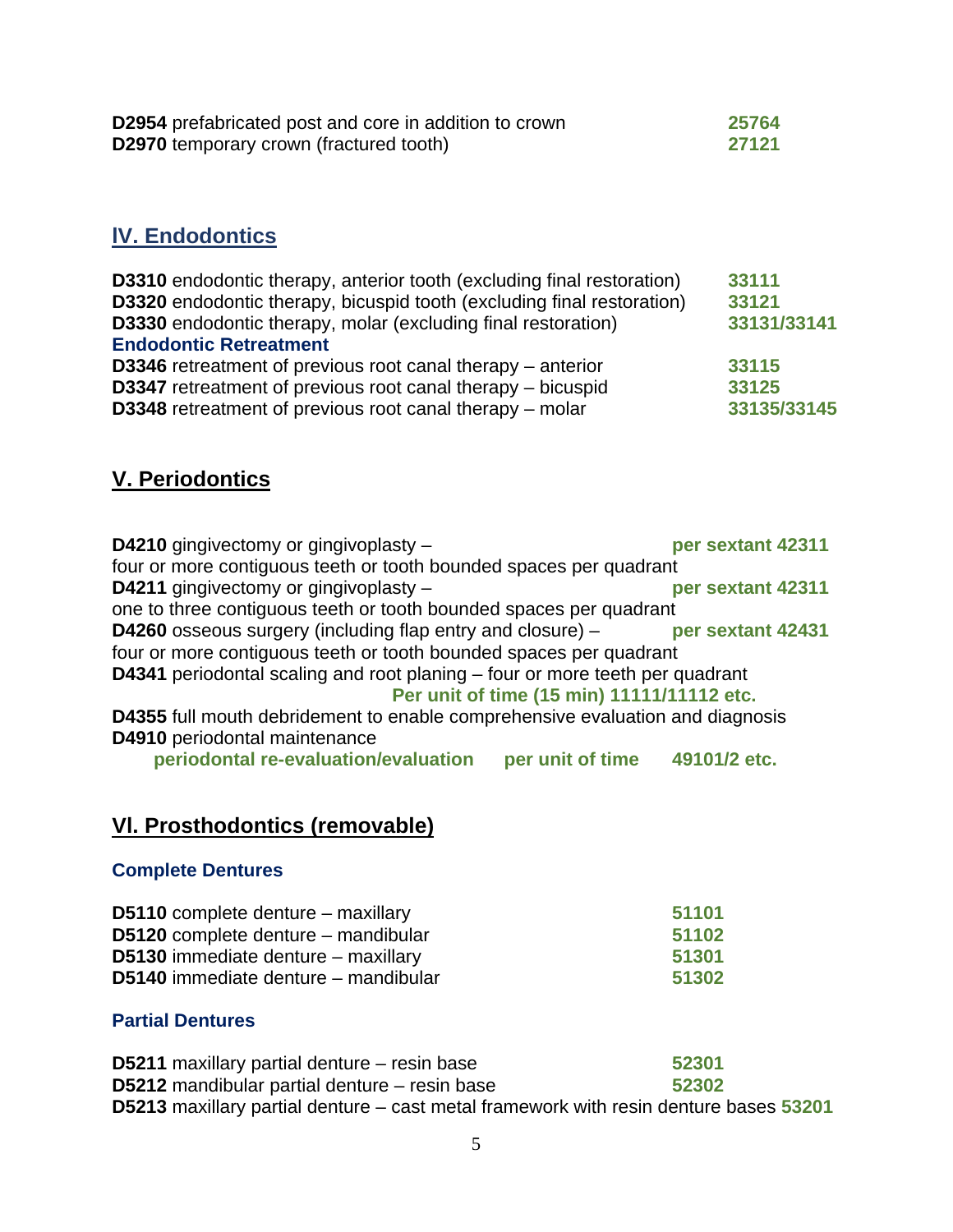**D5214** mandibular partial denture – cast metal framework with resin denture bases **53202**

**D5281** removable unilateral partial denture – one piece cast metal **53205**

#### **Adjustments to Dentures**

| <b>D5410</b> adjust complete denture – maxillary | 54201 |
|--------------------------------------------------|-------|
| D5411 adjust complete denture – mandibular       | 54202 |
| <b>D5421</b> adjust partial denture – maxillary  | 54201 |
| <b>D5422</b> adjust partial denture – mandibular | 54202 |

#### **Repairs to Dentures**

| D5510 repair broken complete denture base                                      | 55201/2 |
|--------------------------------------------------------------------------------|---------|
| D5520 replace missing or broken teeth – complete denture (each tooth)55201/2   |         |
| D5610 repair resin denture base                                                |         |
| D5620 repair cast framework                                                    |         |
| D5630 repair or replace broken clasp                                           |         |
| D5640 replace broken teeth $-$ per tooth                                       |         |
| <b>D5650</b> add tooth to existing partial denture                             | 55401   |
| <b>D5660</b> add clasp to existing partial denture                             | 55402   |
| <b>D5670</b> replace all teeth and acrylic on cast metal framework (maxillary) |         |
| D5671 replace all teeth and acrylic on cast metal framework (mandibular)       |         |

#### **Denture Rebase Procedures**

| <b>D5710</b> rebase complete maxillary denture  | 56311 |
|-------------------------------------------------|-------|
| <b>D5711</b> rebase complete mandibular denture | 56312 |
| <b>D5720</b> rebase maxillary partial denture   | 56321 |
| <b>D5721</b> rebase mandibular partial denture  | 56322 |

#### **Denture Reline Procedures**

| <b>D5730</b> reline complete maxillary denture (chairside)  | 56211 |
|-------------------------------------------------------------|-------|
| D5731 reline complete mandibular denture (chairside)        | 56212 |
| <b>D5740</b> reline maxillary partial denture (chairside)   | 56221 |
| D5741 reline mandibular partial denture (chairside)         | 56222 |
| <b>D5750</b> reline complete maxillary denture (laboratory) | 56231 |
| D5751 reline complete mandibular denture (laboratory)       | 56232 |
| D5760 reline maxillary partial denture (laboratory)         | 56241 |
| <b>D5761</b> reline mandibular partial denture (laboratory) | 56242 |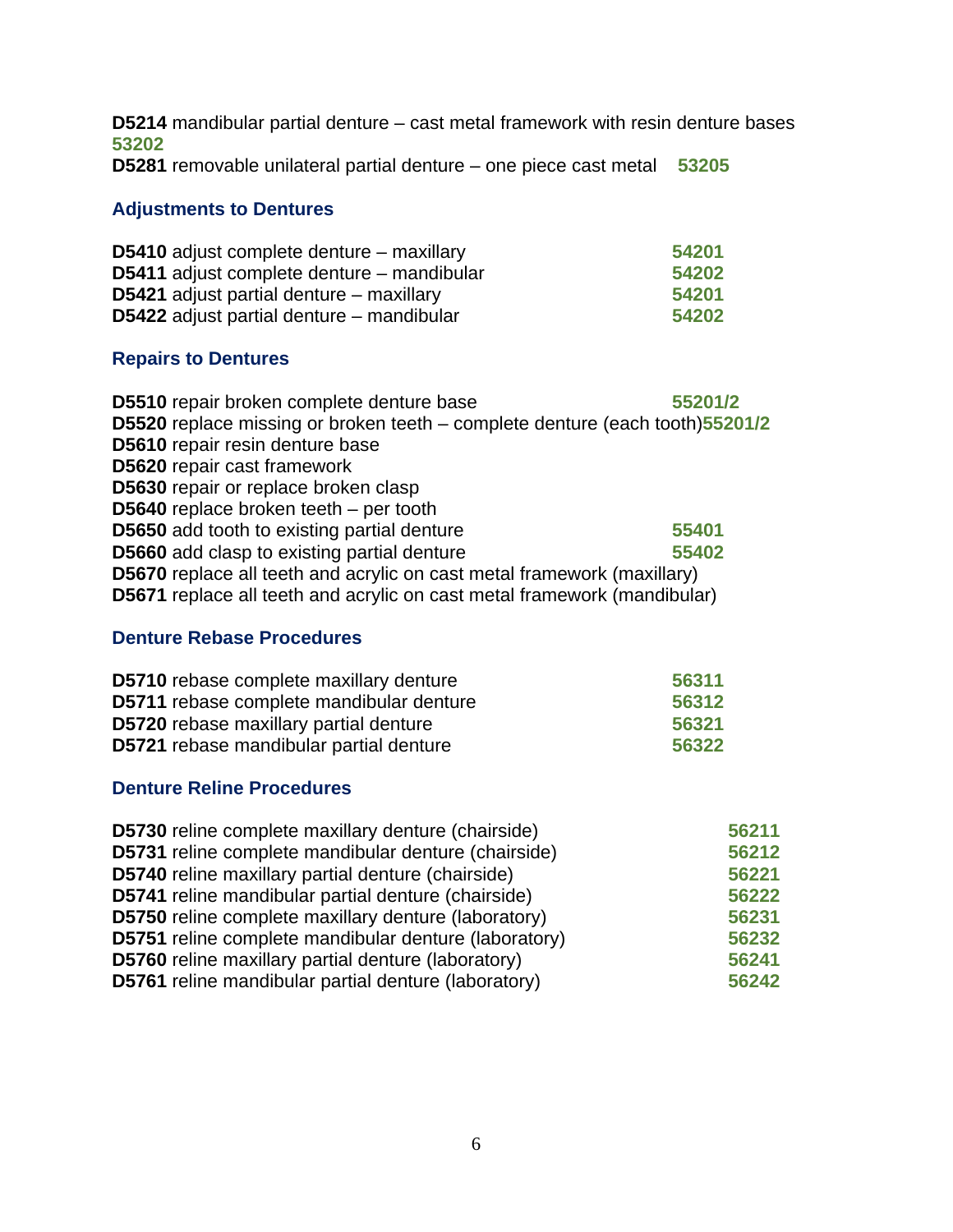## **lX. Prosthodontics, fixed**

#### **Pontics**

| <b>D6210</b> pontic – cast high noble metal                       | 62101 |
|-------------------------------------------------------------------|-------|
| D6211 pontic – cast predominantly base metal                      | 62101 |
| D6212 pontic – cast noble metal                                   | 62101 |
| <b>D6240</b> pontic – porcelain fused to high noble metal         | 62501 |
| <b>D6241</b> pontic – porcelain fused to predominantly base metal | 62501 |
| <b>D6242</b> pontic – porcelain fused to noble metal              | 62501 |

#### **Abutments**

| <b>D6750</b> crown – porcelain fused to high noble metal  | 67211 |
|-----------------------------------------------------------|-------|
| D6751 crown – porcelain fused to predominantly base metal | 67211 |
| <b>D6752</b> crown – porcelain fused to noble metal       | 67211 |
| <b>D6790</b> crown – full cast high noble metal           | 67301 |
| D6791 crown - full cast predominantly base metal          | 67301 |
| D6792 crown - full cast noble metal                       | 67301 |

## **X. Oral and Maxillofacial Surgery**

#### **Extractions**

| <b>D7140</b> extraction, erupted tooth or exposed root              | 71101 |
|---------------------------------------------------------------------|-------|
| <b>D7210</b> surgical removal of erupted                            | 71201 |
| <b>D7220</b> removal of impacted tooth – soft tissue                | 72111 |
| <b>D7230</b> removal of impacted tooth – partially bony             | 72211 |
| <b>D7240</b> removal of impacted tooth – completely bony            | 72221 |
| D7241 removal of impacted tooth – completely bony, unusual surgical | 72231 |
| <b>D7250</b> surgical removal of residual tooth roots               | 72321 |

#### **Alveoloplasty**

**D7310** alveoloplasty in conjunction with extractions – four or more teeth or tooth spaces, per quadrant **per sextant 73111 D7311** alveoloplasty in conjunction with extractions – one to three teeth or tooth spaces, per quadrant **per sextant 73111 D7320** alveoloplasty not in conjunction with extractions – four or more teeth or tooth spaces, per quadrant **per sextant 73121 D7321** alveoloplasty not in conjunction with extractions – one to three teeth or tooth spaces, per quadrant **per sextant 73121**